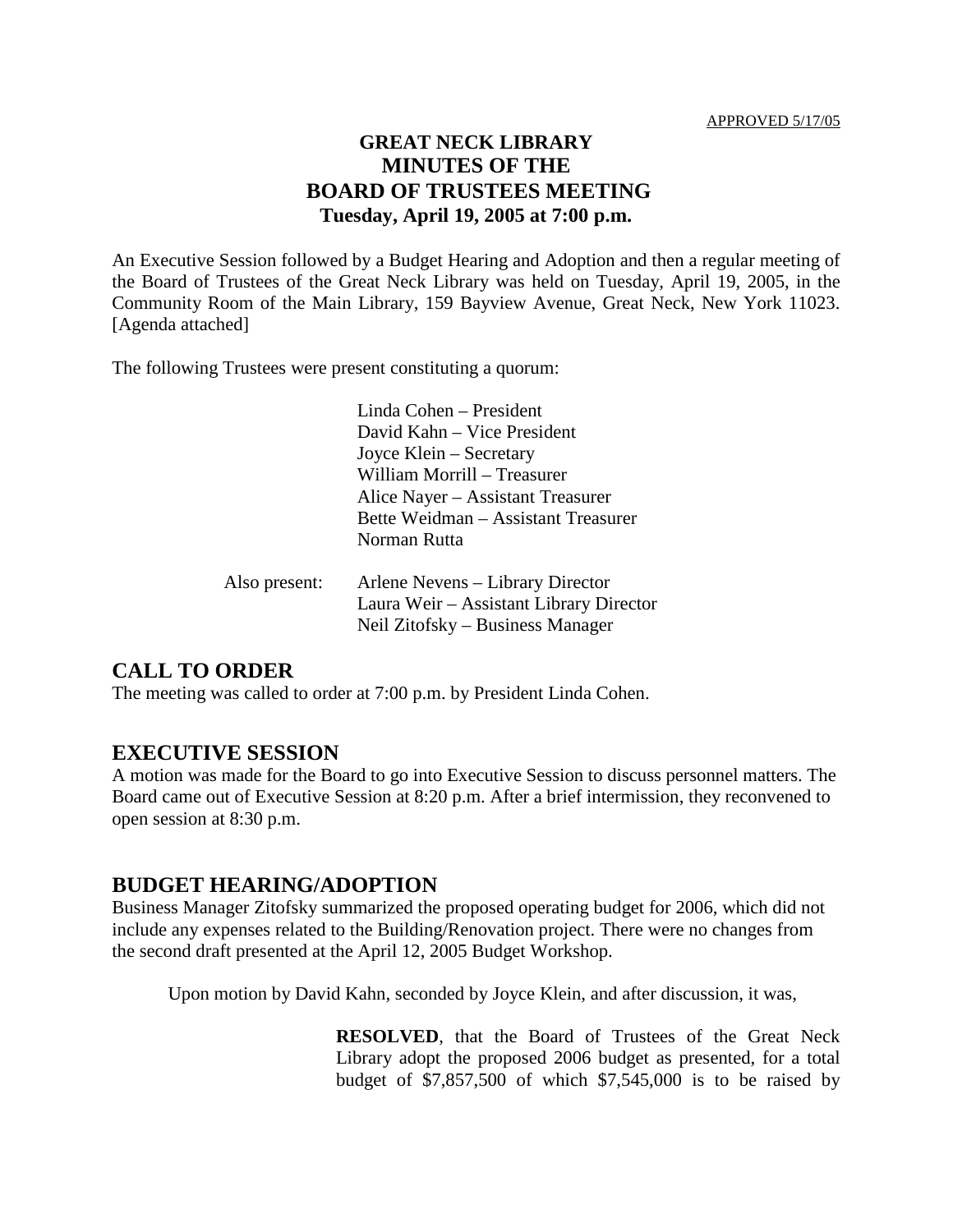taxation, and that a letter and a copy of the budget be sent to the Great Neck School District.

Public Comments: Leonard Samansky

VOTE:Yes – 7 (Cohen, Kahn, Klein, Morrill, Nayer, Rutta, Weidman) *MOTION CARRIED UNANIMOUSLY.*

### **MINUTES**

Upon motion by Alice Nayer, seconded by Joyce Klein, and after discussion, it was,

**RESOLVED**, that the Board of Trustees of the Great Neck Library approve the Minutes of the Regular Meeting of March 22, 2005, the March 29, 2005, Budget Workshop and the April 12, 2005, Budget Workshop and Board meeting as presented.

VOTE:Yes – 7 (Cohen, Kahn, Klein, Morrill, Nayer, Rutta, Weidman) *MOTION CARRIED UNANIMOUSLY.*

#### **TREASURER'S REPORT – PERSONNEL REPORT**

During the month of March 2005, revenue received was \$1,059,915. Total expenses were \$730,897.

At the close of business, March 31, 2005, total operating fund holdings were \$1,718,706. Of these funds \$1,714,396 was on deposit at HSBC and The Bank of New York, and \$4,320 was on hand in Petty Cash funds at Main and the Branches. This compares to a March 31, 2004, balance of \$2,014,488.

Additionally, the balance of the Main Building and Special Services fund was \$1,184,492; the Automated Library fund was \$132,399; the Restricted Gift fund was \$45,943; the Branch and Special Services fund was \$132,221. These funds totaled \$1,495,055 on March 31, 2005. The March 31, 2004, total was \$1,582,638.

Upon motion by William Morrill, seconded by Bette Weidman, and after discussion, it was,

> **RESOLVED,** that the Board of Trustees of the Great Neck Library accept the April 19, 2005, Treasurer's Report with the Personnel Changes of March 18, 2005, through April 14, 2005.

VOTE:Yes – 7 (Cohen, Kahn, Klein, Morrill, Nayer, Rutta, Weidman) *MOTION CARRIED UNANIMOUSLY.*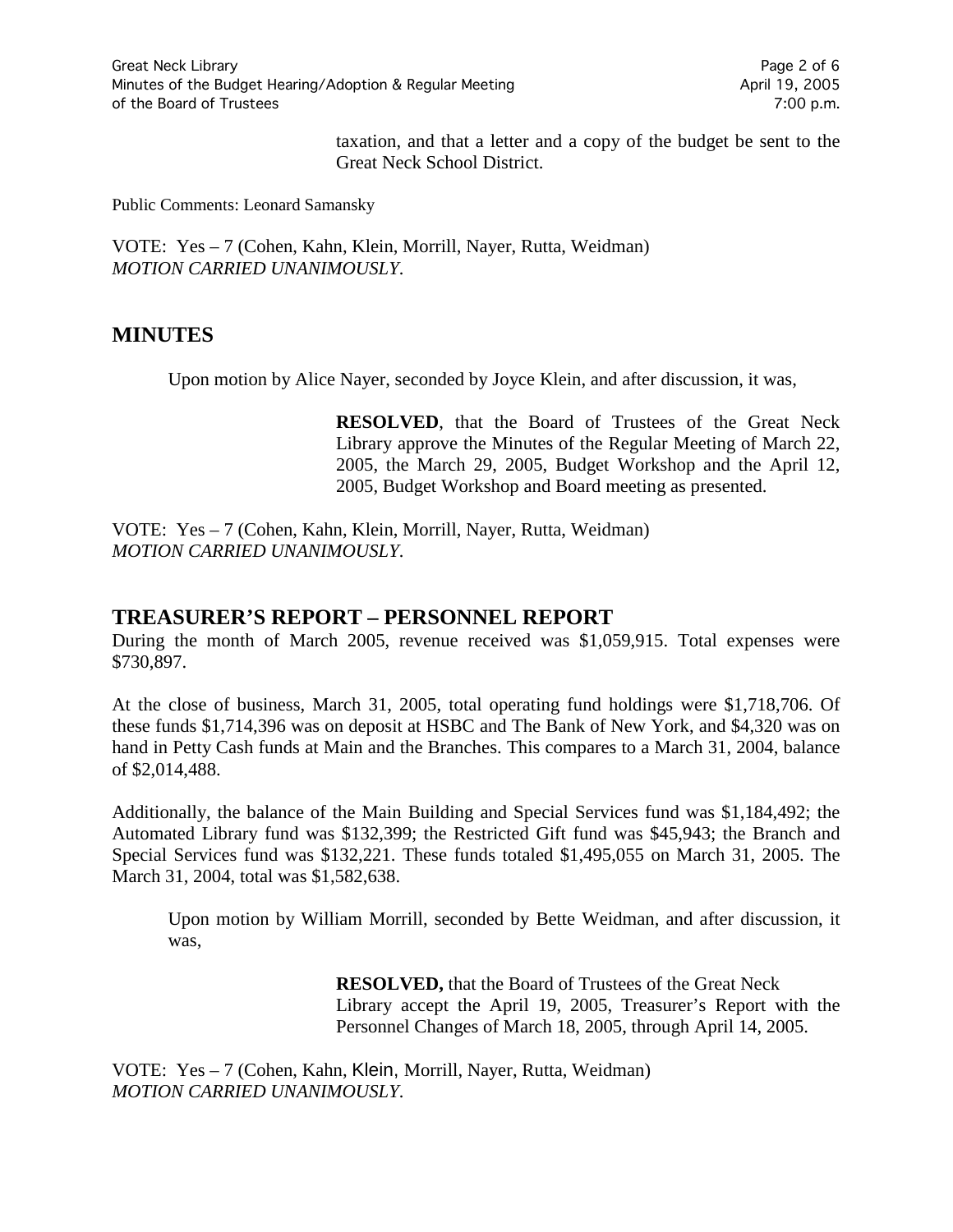Upon motion by William Morrill, seconded by Bette Weidman, and after discussion, it was,

> **RESOLVED,** that the Board of Trustees of the Great Neck Library authorize the Treasurer, who has reviewed all checks and supporting documentation, to pay the persons named in the Check Register dated March 18, 2005, through April 14, 2005, Paid-Checks numbered 0020580 through 0020584, 0020647 through 0020652, 1140 and 31409 through 31431, and To-Be-Paid checks numbered 31432 through 31556, the sums set against their respective names, amounting in the aggregate to \$277,985.11.

VOTE:Yes – 7 (Cohen, Kahn, Klein, Morrill, Nayer, Rutta,Weidman) *MOTION CARRIED UNANIMOUSLY.*

# **REPORTS**

## **Director**

Director Nevens presented her report as attached.

## Building

President Cohen informed the meeting that the Board met in Executive Session just before the Open Meeting to discuss the performance and the contractual obligations of the various consultants for the Library's renovation/expansion project. The consultants were asked to give a run down of what they did and what their thoughts were. Their written reports were received. The Board will meet again in Executive Session prior to the May  $17<sup>th</sup>$  Board meeting to evaluate where we are and where we are going from here. One of the suggestions at the last Board meeting was to establish a reliable dialog with the Town of North Hempstead. The President and the Director spoke informally with Supervisor Jon Kaiman who assured them that he and the Town staff will be available to the Library for questions and consultation on an ongoing basis. At the April  $12<sup>th</sup>$  meeting, the Building Committee had given three possible suggestions: scale back Plan 3, acquire land from the Sewer District for possible parking or move the Library to another location. The Director has contacted the Sewer District to find out if they were willing to sell or lease the land adjoining the Library.

Public Comments: Jeff Lowenstein, Leonard Samansky, Marianna Wohlgemuth, Marietta DiCamillo, Shirley Samansky, Stu Hochran, Jo Ann Farley, Stanley Dascher, Gerry Schneiderman, Eric Pomerance, Henry Dubrow, Jay Confino, Rebecca Gilliar, Madge Kaplan, Steven Hirsch, Ada Berkowitz, John Drukker, Ralene Adler, Stanley Romaine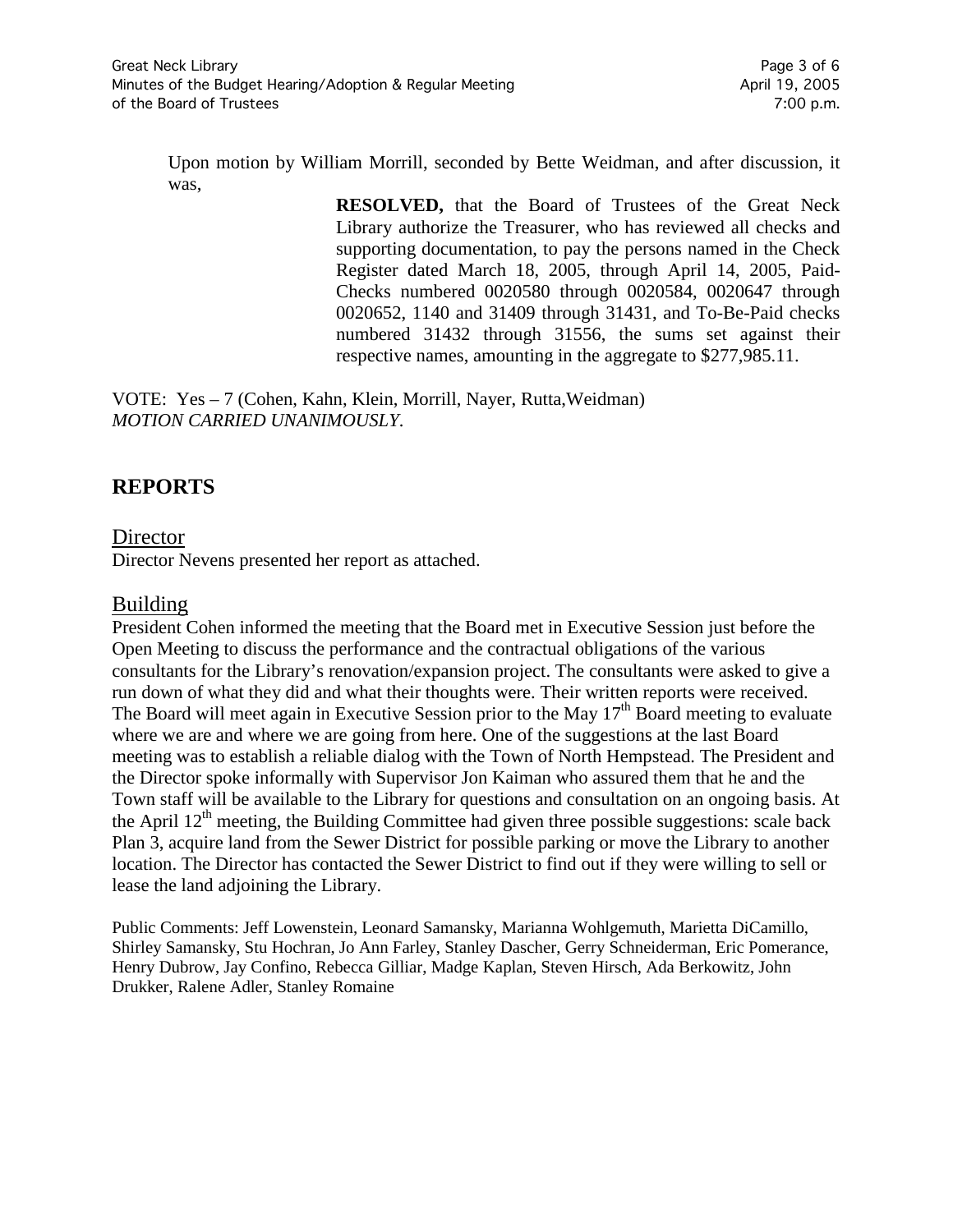## **OLD BUSINESS**

#### Appeal of Freedom of Information

Upon motion by David Kahn, seconded by Bette Weidman, and after discussion, it was,

**RESOLVED,** that the Board of Trustees of the Great Neck Library take from the table the motion to deny the appeal of Ralene Adler for access to certain library records as outlined in her FOIL request dated February 17, 2005, and the Library's response on March 8, 2005.

VOTE:Yes – 7 (Cohen, Kahn, Klein, Morrill, Nayer, Rutta, Weidman) *MOTION CARRIED UNANIMOUSLY.*

Upon motion by David Kahn, seconded by Bette Weidman, and after discussion, it was,

**RESOLVED,** that the Board of Trustees of the Great Neck Library deny the appeal of Ralene Adler for access to certain library records as outlined in her FOIL request dated February 17, 2005, and the Library's response on March 8, 2005.

Public Comments: Marianna Wohlgemuth, Carol Frank, Rebecca Gilliar, Marietta DiCamillo, Ralene Adler

VOTE:Yes – 6 (Cohen, Kahn, Klein, Morrill, Nayer, Weidman); Opposed – 1 (Rutta) *MOTION CARRIED.*

#### Policy Manual Change – Legal Opiniom

Upon motion by Alice Nayer, seconded by Bette Weidman and after discussion, it was,

**RESOLVED** that the Board of Trustees of the Great Neck Library take from the table the motion to amend Section 100-30, fourth paragraph, of the Policy Manual that if any trustee has a question for the Library's Legal Counsel, he/she will present the question to the Library Director or Board President in written form; Counsel will reply in writing; both question and answer will be available to all trustees.

VOTE:Yes – 7 (Cohen, Khan, Klein, Morrill, Nayer, Rutta, Weidman) *MOTION CARRIED UNANIMOUSLY.*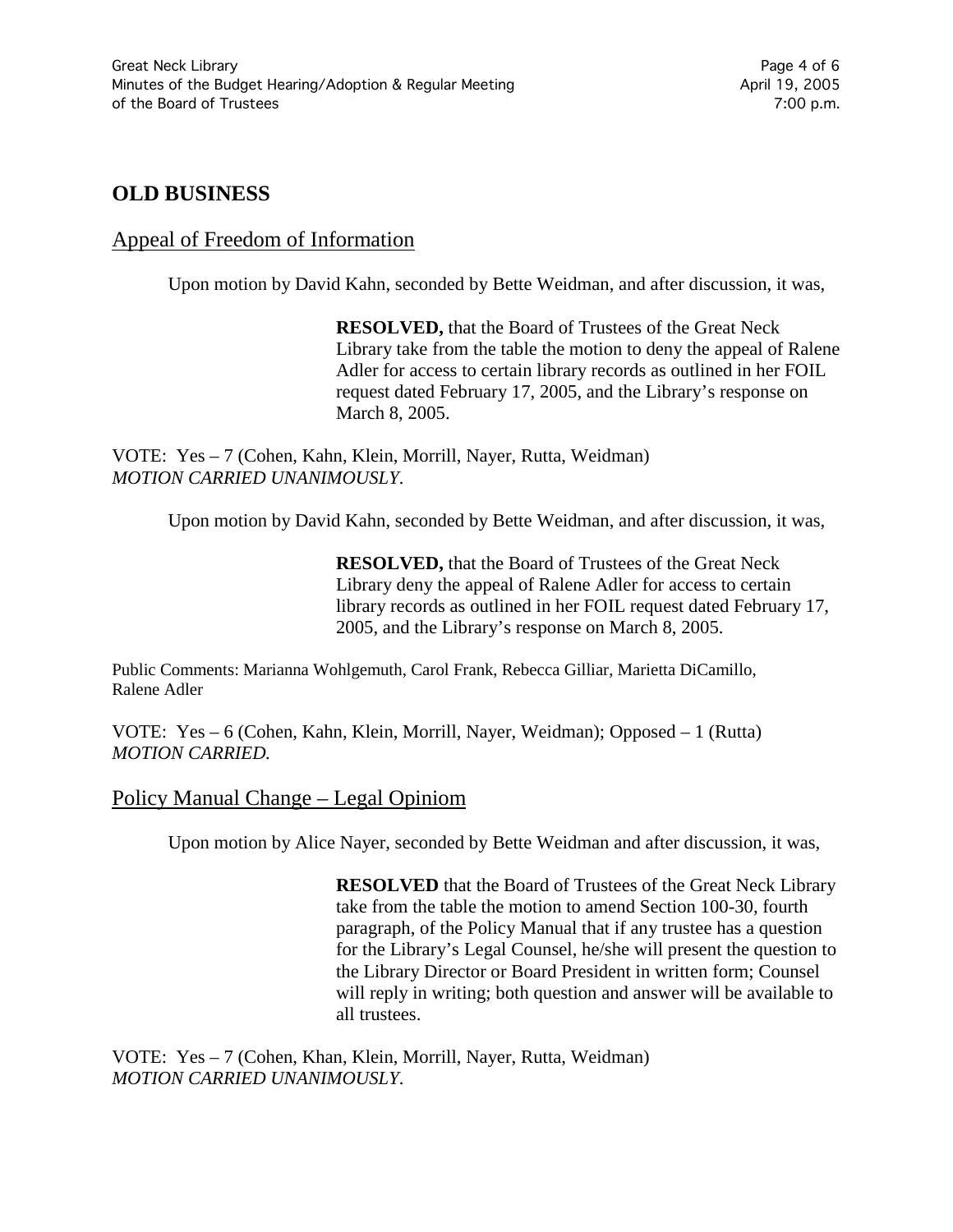Upon motion by David Kahn, seconded by Alice Nayer, and after discussion, it was,

**RESOLVED** that the Board of Trustees of the Great Neck Library amend Section 100-30, fourth paragraph, of the Policy Manual as follows: *If any trustee has a question for the Library's Legal Counsel, he/she will present the question in written form, to the Library Director or Board President who shall forward such questions to Counsel. Counsel will reply in writing; both question and answer will be available to all trustees.*

VOTE:Yes – 6 (Cohen, Khan, Klein, Morrill, Nayer, Weidman); Opposed – 1 (Rutta) *MOTION CARRIED.*

Long Range Goals (attached)

The first draft of the long range goals as developed by the administrative staff was presented at the March 22, 2005, Meeting of the Board. There were some revisions done based on the input from public.

A member of the public requested that the Policy Committee address the usage of email and whether it is foilable. Linda promised that she would recommend that the Policy Committee address the issue of email.

Upon motion by David Kahn, seconded by Linda Cohen and after discussion, it was,

**RESOLVED** that the Board of Trustees of the Great Neck Library approve the Long Range Goals as attached.

Public Comments: Jo Ann Farley, Marianna Wohlgemuth, Leonard Samansky VOTE:Yes – 6 (Cohen, Khan, Klein, Morrill, Nayer, Weidman); Abstention – 1 (Rutta) *MOTION CARRIED.*

### Nassau Library System Financial Aid

The State reinstated the aid from last year but not the money that had been cut last year. So the Nassau Library System still has a shortfall. They have revised their proposal and are now requesting \$6,173 as opposed to the earlier amount of \$12,598 to maintain the current level of services. The Nassau Library System will not bill us until later this year when they will know for certainty whether they will be need that amount of money.

Upon motion by David Kahn, seconded by Bette Weidman and after discussion, it was,

**RESOLVED** that the Board of Trustees of the Great Neck Library approve the Nassau Library System's request for fiscal support for calendar year 2005 in an amount not to exceed \$6,173.